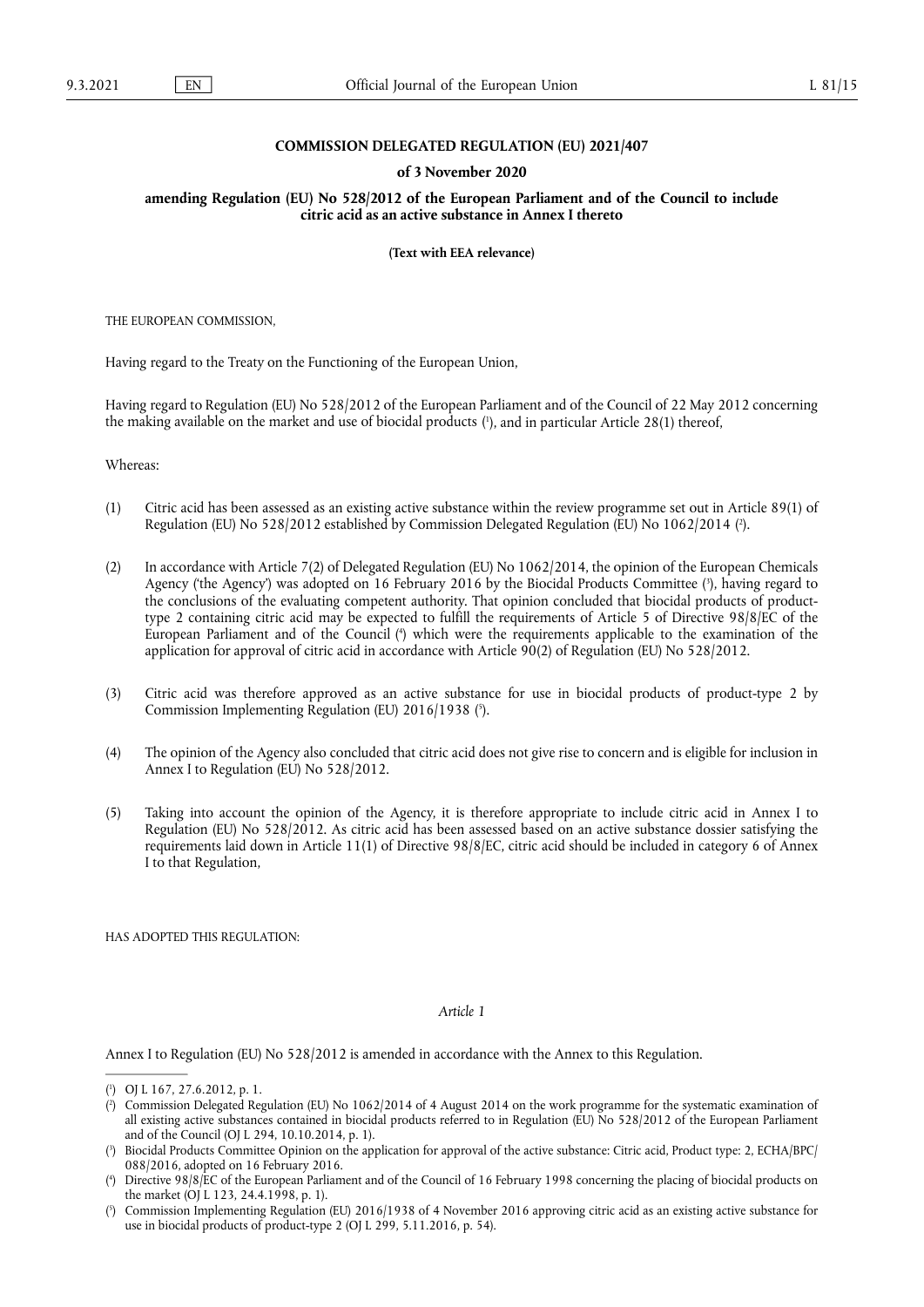# *Article 2*

This Regulation shall enter into force on the twentieth day following that of its publication in the *Official Journal of the European Union*.

This Regulation shall be binding in its entirety and directly applicable in all Member States.

Done at Brussels, 3 November 2020.

*For the Commission The President*  Ursula VON DER LEYEN